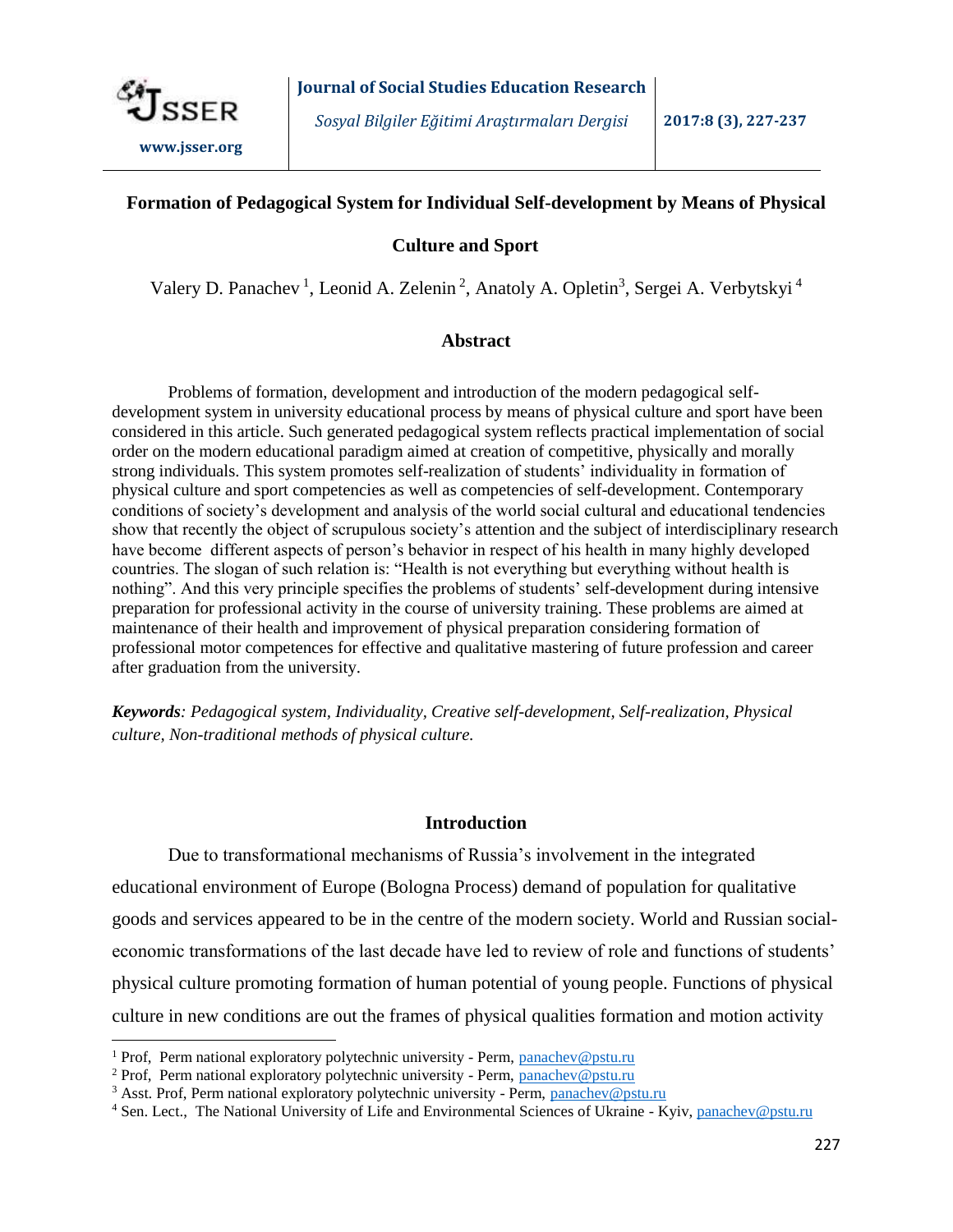training. They have become the social factor of reproduction of one of the elements of productive forces, namely of labor recourses. To become the subject of one's own life means to realize its purport, to be capable of self-determination, self-development and self-improvement.

Modern generated pedagogical system of individual self-development by means of physical culture makes possible to achieve high level of realizing the mechanism of one's own self development and the way of its control; to study the fundamentals of dialectical person's self-development philosophy; to master their practical application; to study Russian system of self-defense, its technical and psychological aspects; to acquire the experience of making individual self-development technology both at lessons, trainings, sport events, holidays and in conditions of everyday life activity; to acquire the experience of sport events refereeing on the city, Krai and country scale.

This pedagogical system of individual self-development by means of physical culture is oriented to formation of such person's qualities as steadiness, single-mindedness, independence, self-developing activity, self-reliance and assurance of one's own force, attention to the environment, and desire for healthy life-style, for physical perfection, beauty and harmony. Improvement of intellectual, moral, physical and cultural level, responsibility, readiness for rational self-restriction, tolerance, creative realizing of participation in educational process with the aim of self-development and self-improvement are the components of this system as well. New paradigm of individual self-development states new strategic problems of competence approach to the establishment and development of society in whole and of every person in social medium. Rapid development of technology in all branches of industry requires extensive knowledge stored in the process of education and formation of professional competencies of young people. That was the main reason for elaboration of specialized pedagogical system of professional individual self-development by means of the modern technologies of physical culture and sport. The practice of competence approach to the given system showed positive results during pedagogical experiment with students. During the process of this system realization the model of students' preparedness for self-development in spots environment of university has been worked out (Image 1).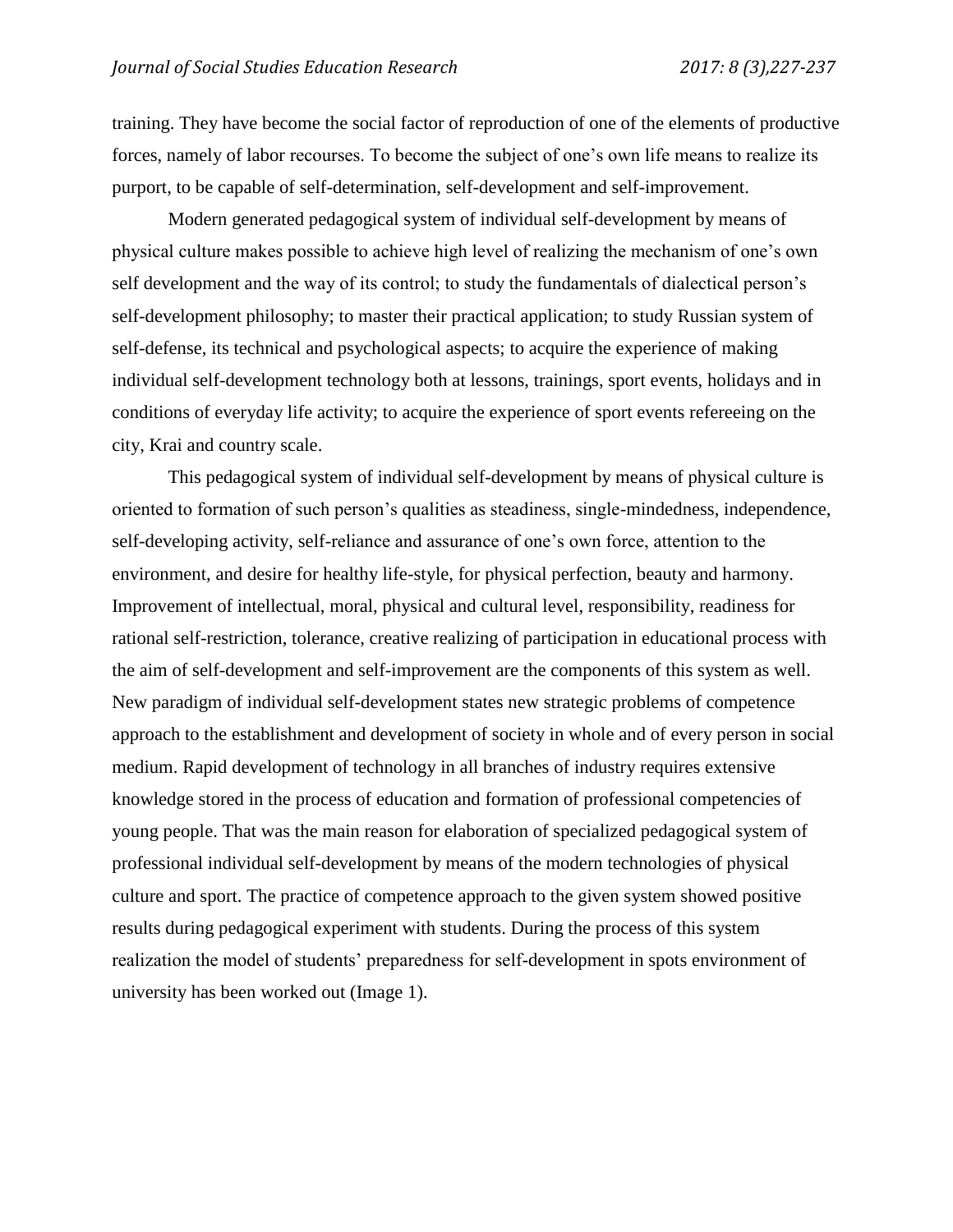

Image 1. Model demonstrating the functioning of pedagogical system of individual selfdevelopment by means of physical culture and sport in the experimental regime.

# **Methods of research**

Experimental program of physical culture and technology of its realization was elaborated on the base of the model. The tasks of experimental program include intensification of educational function and reorganization of physical training forms both at lessons and in the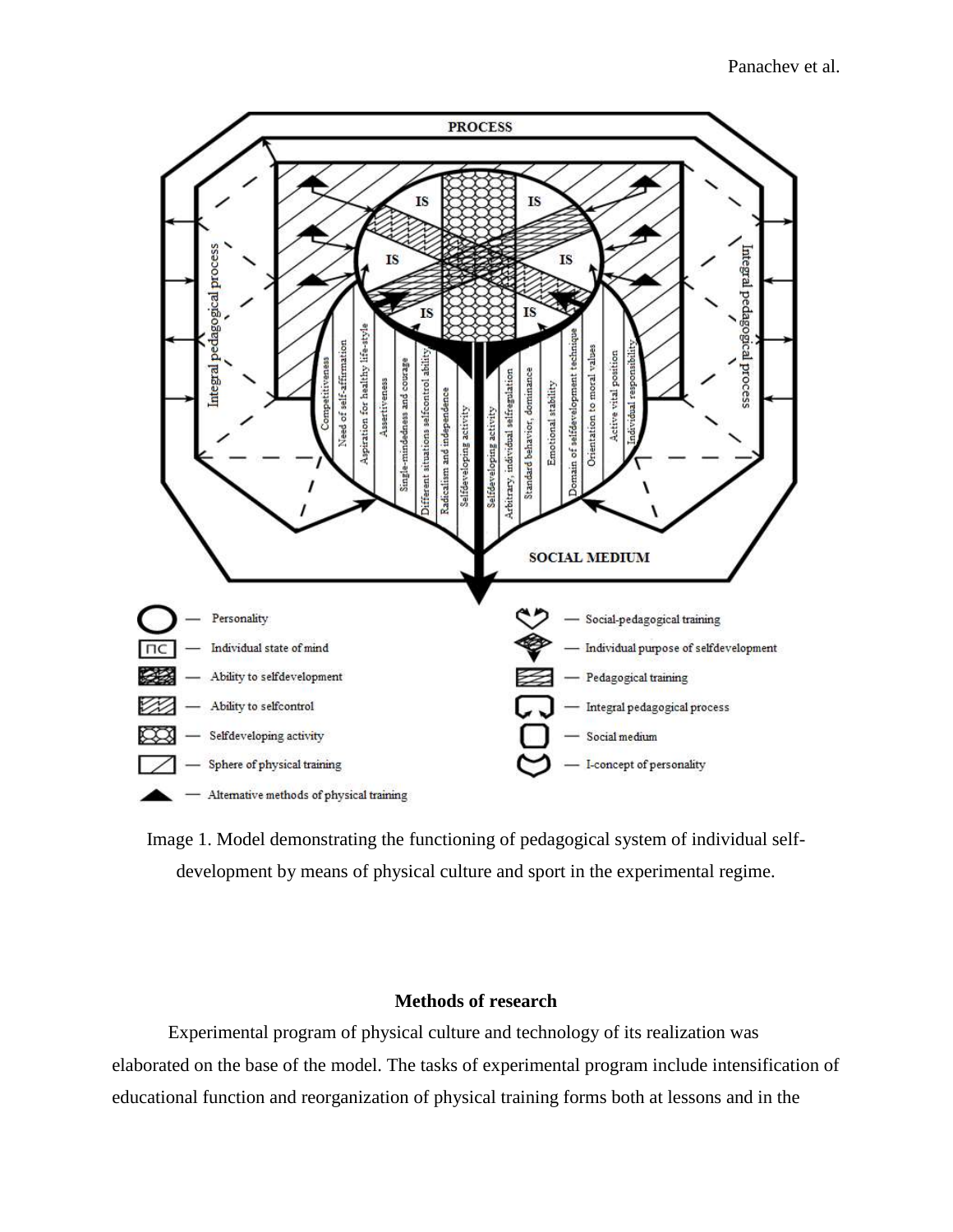students' independent activity. Experimental work was organized in order to solve these problems. The control group (45 persons) was composed from the 1st year students who were trained in accordance with traditional program of education. 46 students were trained according to the experimental program. Experiment was carried out during the academic year. At the end of the year there were shown control results.

## **Review of the literature on the subject**

Analysis of the world social cultural and educational tendencies shows that recently different aspects of person's behavior in respect of his own health have become the object of scrupulous attention of society and the subject of interdisciplinary research in many highly developed countries. There are tested different systems of healthy lifestyle education (philosophical, educational, medical, politically-radical, sport-oriented, etc.) as the factor of person's competitiveness on the labour market and in conditions of creative self-realization, selfdevelopment (Balsevich, 2006; Zagvyazinsky, 2000; Lubysheva, 2006; Makeeva, Kunitsyn & Vucheva, 2004; Manzheley, 2007; Opletin, 2008; 2009).

The common opinion of specialists in the sphere of physical culture concerns the recognition of necessity of reconstruction of students' physical culture system on the base of the principles of humanistic pedagogy, ethics and psychology oriented to self-development of trained individuals.

The analysis of students' physical culture system makes possible to state a number of its main contradictions which are characterized by:

- availability of innovative programs of physical culture and poor development of adequate technologies providing their realization;

- demand for necessary level of students' physical culture and the lack of teachers' preparedness for such necessity;

- importance of students' subjective position in sport-educational process and low level individual utilization of developing pedagogical technologies providing their demonstration and establishment;

- orientation of educational process to formation of physical culture and utilitarian applied orientation of estimation criteria of successful mastering of instructional material specified by the program on physical culture.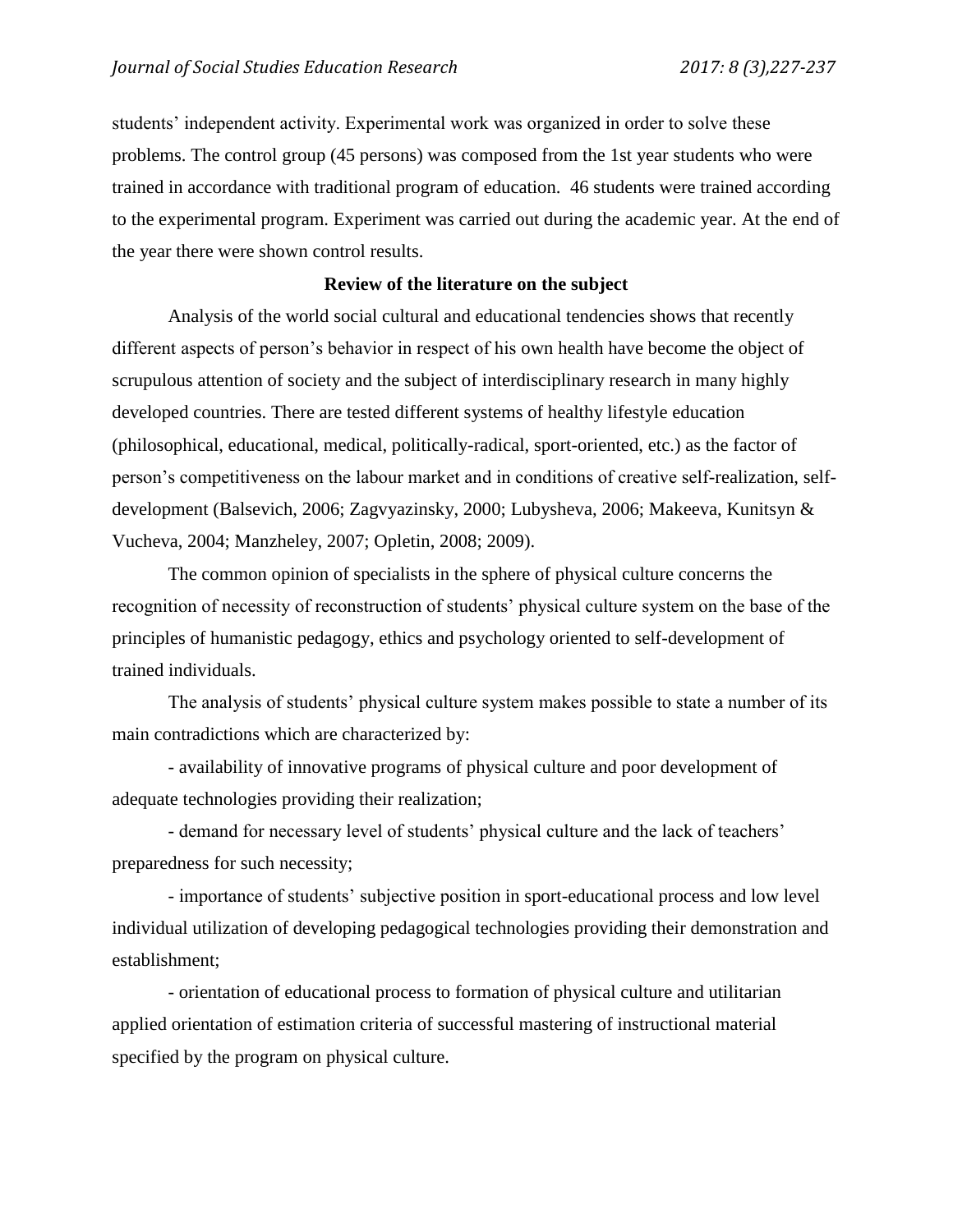While analyzing the organization of physical culture lessons at universities as well as students' attitude to these lessons the following tendencies could be mentioned:

- poor students' interest for physical culture lessons, especially if they are taught traditionally. Students' demands, motives and value orientations in transformation of their physical nature are practically not taken into consideration;

- poor readiness of the 1st year students to organize their independent exercises, to strength their health and to improve their creative activity;

- lack of teacher's competency level correspondence to the modern requirements which is revealed in poor professional willingness to master new forms of knowledge of physical training, modern technologies demanding for mastering individual systems, means, methods and forms of their organization;

- lack of teaching materials concerning students' self-development by means of physical culture.

All these facts impel us to elaborate the system of students' self-development by means of physical culture.

Pedagogical system of individual creative self-development by means of physical culture we treat as the system of methods and means of students' physical training at university of nonsport profile which is based on the interaction of persuasion and suggestion having the ability to rise pedagogical efficiency of educational process in solving the problem of physical and socialmoral united development of future professionals by means of physical culture and sport.

This system is called to provide comprehensive, balanced individual development on the base of students' involvement in the process of self-regulation, self-improvement, and selfdevelopment both in physical and in social moral sphere. The system includes the following components: universal limbering-up system (Opletin, 2009), integral systematic method of selfimprovement with the elements of yoga (Ivanov, 1990), social-pedagogical training (Novosyolov, Opletin & Titova, 2003; Novoselov & Opletin, 2007), Russian native system of self-defense (Mach, 2008), space suit gymnastics, energy gymnastics, informational gymnastics (Marchenko, 2011).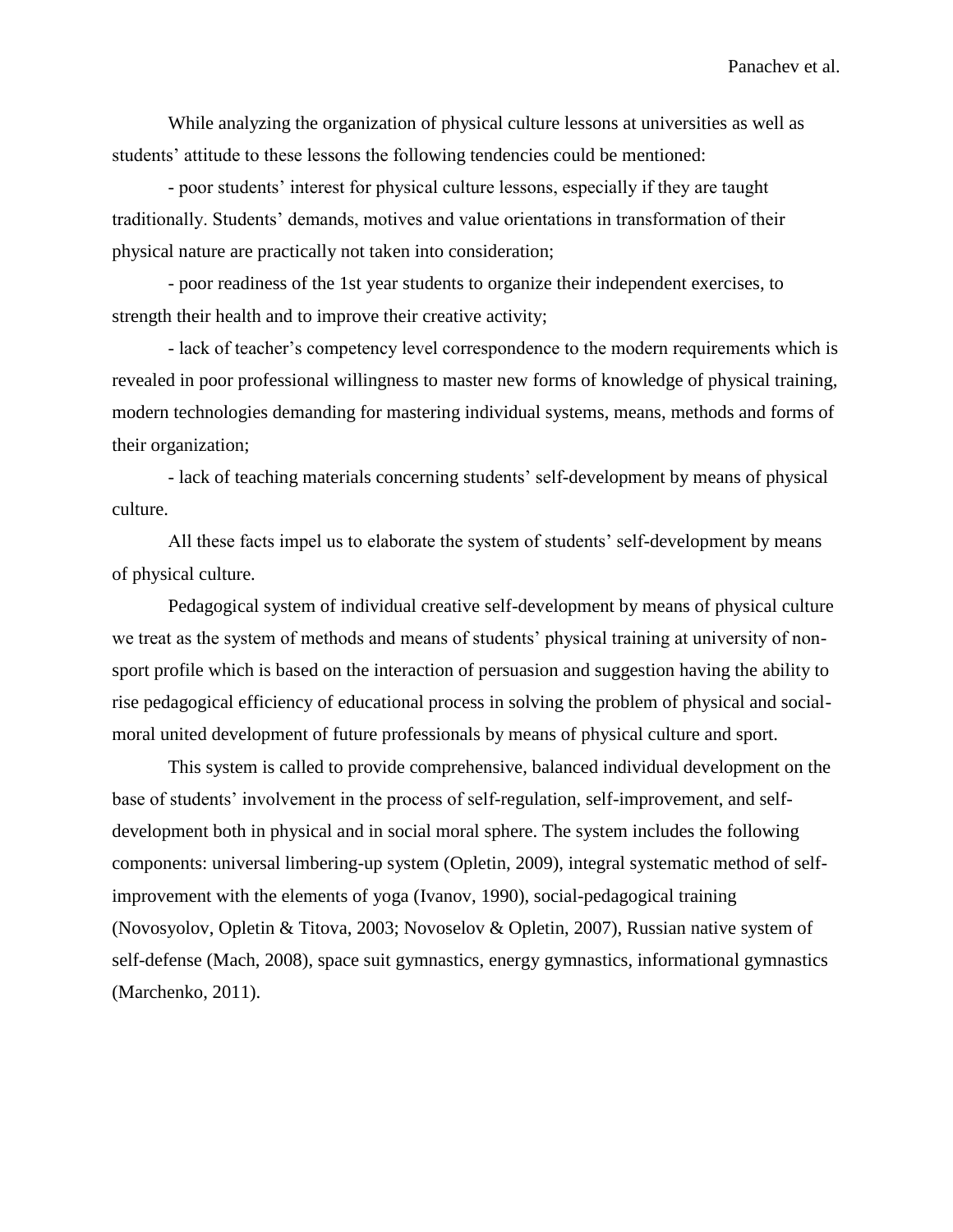### **Results of research**

Goal of research: students' familiarization with regular exercises, motion activity and improvement of functional possibilities of organism by introduction of pedagogical system aimed at student's self-development into educational process.

In the process of university educational work the following problems are being solved with the assistance of such pedagogical system: improvement of physical development of students, achievement of high level of training, of functional state and organism's resistance to the cold; training of moral, esthetic, motion culture, aspiration for health, beauty, love and harmony; development of requirement for self-actualization, self-developing activity, objective self-appraisal; moral development, correction of system of values; intellectual development, mentality; formation of vision. Modern generated pedagogical system of individual selfdevelopment by means of physical culture provides: influence on realized and instinctive state of mind; students' awareness of their physical and moral "I" by self-diagnosing, self-analysis, selfdetermination, self-education, self-control and reflection of physical culture and sport ideals, values and traditions; application of traditional and alternative methods aimed at correction of psychophysical conditions of students, opening of individual potential, development of reflexive consciousness, individuality and identity, manifestation of self-respect, orientation to I-concept of individual, birth of new self-estimation; inculcation of psycho hygiene skills, self-massage, eupnoea, application of yoga elements, self-defense actions, methods of physical development and health improvement in everyday life; acquisition of additional knowledge in the sphere of philosophy of self-development, biology, physiology, psychology, pedagogic, physical culture; theoretical and practical mastering of self-defense methods, rendering first medical aid, mastering of personal and social safety in extreme cases.

During the experiment students of this group showed more clearly evidenced statistically reliable improvements in physical development, physical preparedness, motion activity and physical labor activity than students of control group. Eight tests (total number of tests was nine) confirmed real differences between experimental and control groups of girls at the end of the experiment, namely: in 30 m and 1000 m race, 3000 m race walking, jump over the rope, forward inclination of body, lift of body; flexion and extension of fixed hands in lying position, test of Rufye. So, the effectiveness of indicators' improvement according to the proposed system and technology of realization is equal to 89%. Six tests (from the total number of nine ones)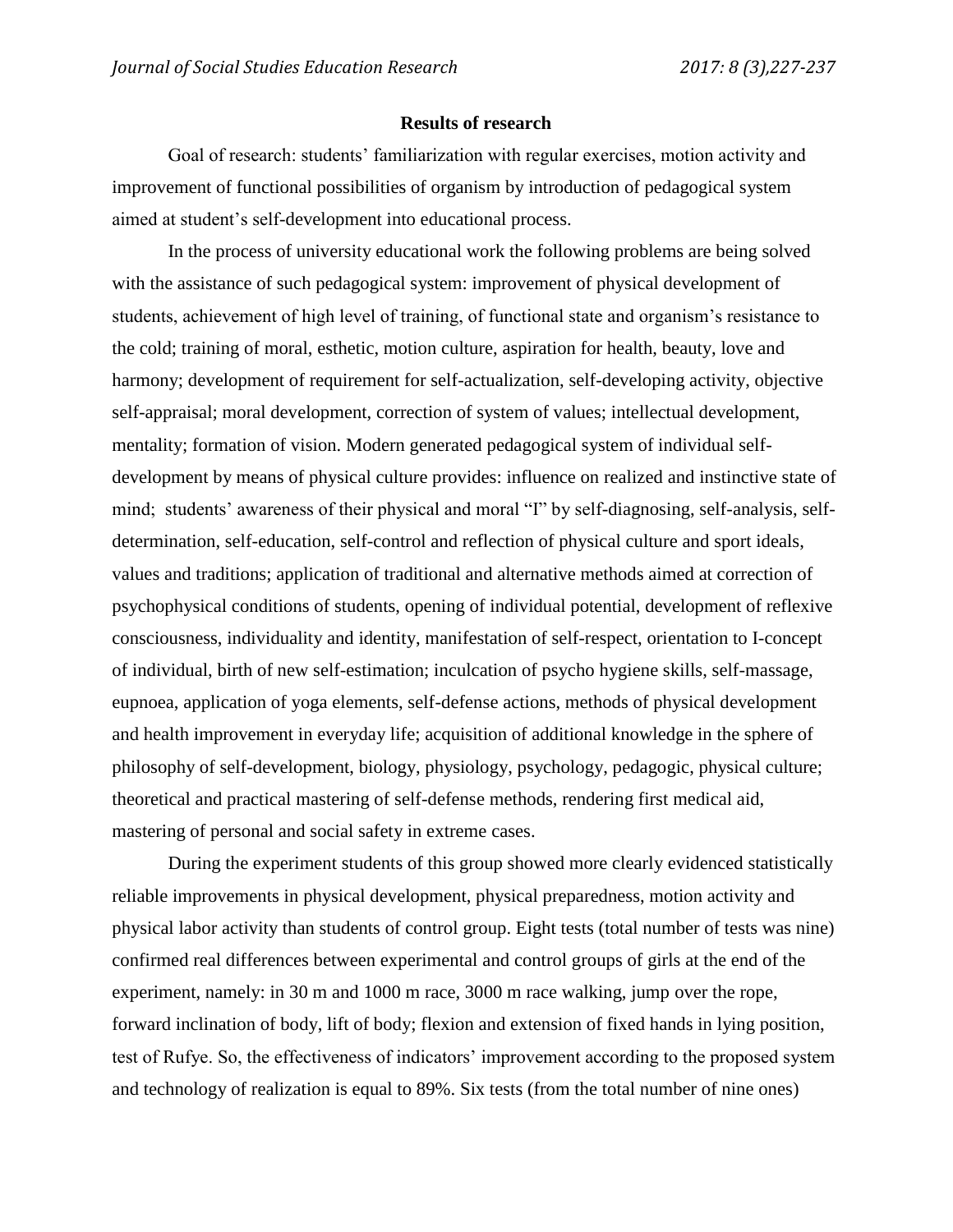confirmed real differences between experimental and control groups of boys, namely: in 3000 m race walking, jump over the rope, forward inclination of body, body lift, flexion and extension of fixed hands in lying position, test of Rufye. So, the effectiveness of indicators' improvement according to the proposed system and technology realization is equal to 67%. Analysis of the data received verified positive tendency of emotional state of students. Thus, 14% of students from experimental course showed the lower rate of in-between state of anxiety. Correspondingly, 6% of total number of students showed the increased indicator of norm and 9% of students showed the increased indicator of pedagogical correction. Positive tendency appeared in the indicators of mental state of depression as well. 15% of students showed the lower rate of inbetween state, considerable number of students (13%) showed the increased indicator in the sphere of pedagogical correction, and 3% – indicator of norm. On the contrary, there wasn't observed the tendency of indicators' improvement in control group of students which was trained in traditional manner.

Analysis of experimental material got by the SAM method (self-feeling, activity and mood) showed the improvement of emotional state of students. 54% of students felt better (from the original 32%), 22% of students felt unwell and this indicator was considerably less in comparison with the original (36%). However, 24% of students felt themselves as before uncomfortable at the lessons of physical culture. Students' activity increased from 48% of low level to 43% of middle level, i.e. satisfactory one.

In control group students began to feel better but not considerably – from 51% of low level to 45% of middle level, i.e. activity wasn't practically changed.

Analysis of comparative data shows that students of experimental group changed their attitude to physical culture; their motivation to this kind of activity in its self-developing direction became higher. The rate of students having negative attitude to the lessons of physical culture became three times less (from 34% to 12%). Number of students having the average level of attitude to such studies increased considerably (from 64% to 76%). There was recorded the increased number of students having the level of attitude high enough (from 2% to 8%). And 4% of students manifested the highest level. It means that in whole introduction of alternative methods of physical culture is accepted by students positively. Students' interest to physical culture studies became higher. They became interested in self-development, in themselves as individuals able to be realized in the chosen profession. This fact was confirmed by the data on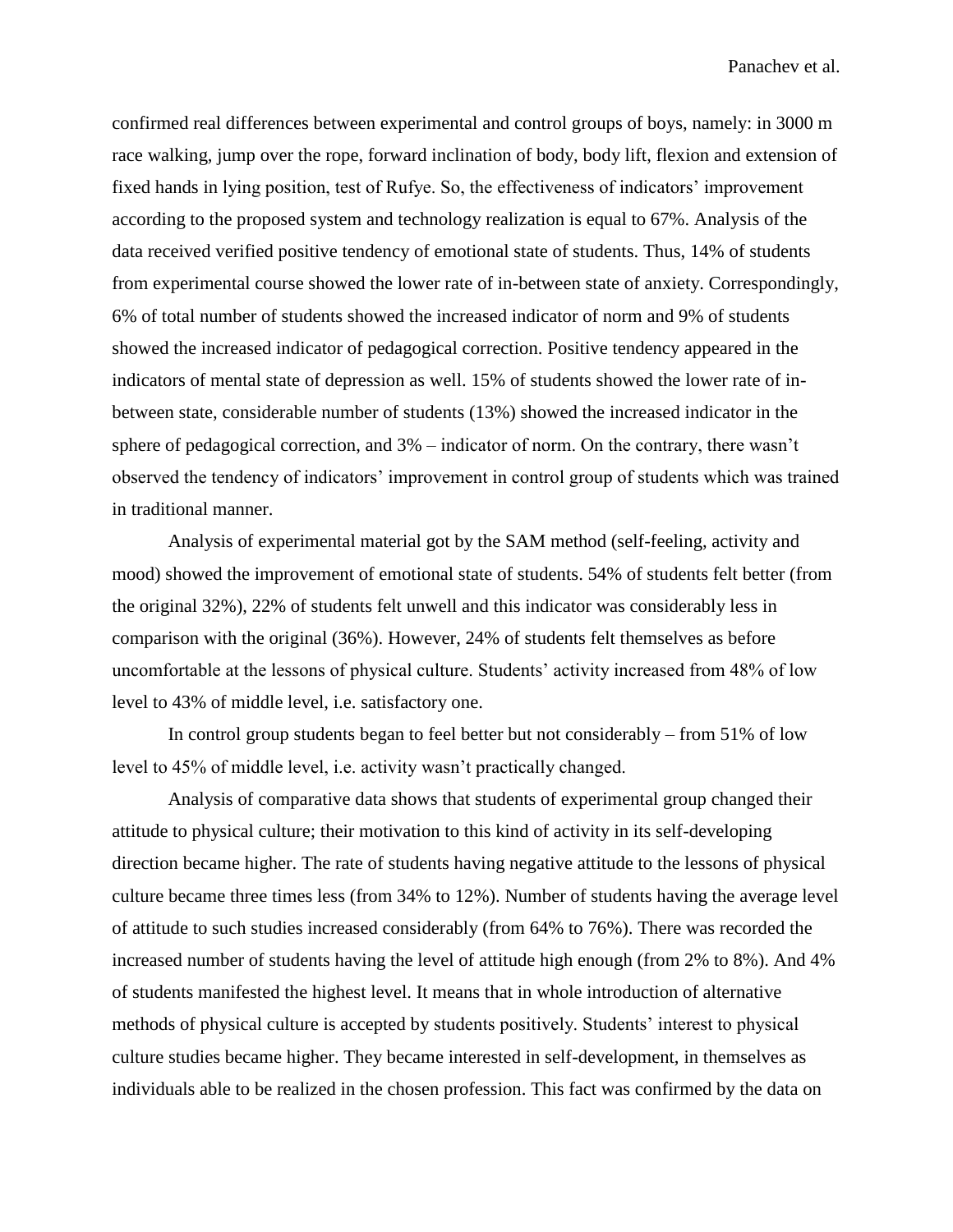revealing students' ability to self-development. Considerable positive dynamics of students' ability to self-development was evident: average level dominated, sufficient one became higher (from 8% to 22% of students from experimental group). A small number of students manifested the highest level (4%) which was not revealed in the original data. These given results make possible to attribute pedagogical efficiency in the sphere of self-development to the introduction of alternative methods as in control group positive manifestations in this direction are isolated and barely perceptible. It could be especially mentioned some positive dynamics of selfdevelopment activity as the most important indicator of self-cultivation in the experimental group. The indicator of self-development activity levels for exposure of new program efficiency is sufficiently important as it reflects multi-aspect manifestation of individual "identity". Percentage wise positive dynamics was marked in indicators of all levels. A number of students with low level decreased considerably (from 54% to 30%). However, average level is dominated and students with the level high enough show a small rate (from 9% to 11%). And with it, the larger number of students with the indicator of average level comparing to those having low level suggests definite activation of considerable number of students in the sphere of selfdevelopment. In control group this kind of identity manifestation showed poor dynamics. It appeared to be unclaimed there. During the experiment special attention was given to the indicators which registered the dynamics of growth of social-moral individual qualities determining substantive essence and orientation of self-development. In this aspect the growth of moral choice stability appeared to be small. A number of students with low level indicator became less (for 7%). A number of students with high level indicator remained practically unchanged. And as before the dominant were the students with the average level indicator. The indicator of the highest level wasn't recorded at all. These data testify the indifferent students' attitude to the choice of the aim and essence of social-moral self-development. Choice response in problem situations is the evidence of this fact. In the experimental group it happens in situations of indirect suggestion and in the process of its realization. In control group reaction to the problems of self-development in the sphere of physical culture testifies this attitude. Such situation was confirmed by the indicators of competiveness as the important factor in selfrealization and self-identification. The results showed little decrease in number of students with low level in both groups. Nobody showed the highest level. Average and high enough levels remained practically unchanged. It is known that individual identity is defined by the personality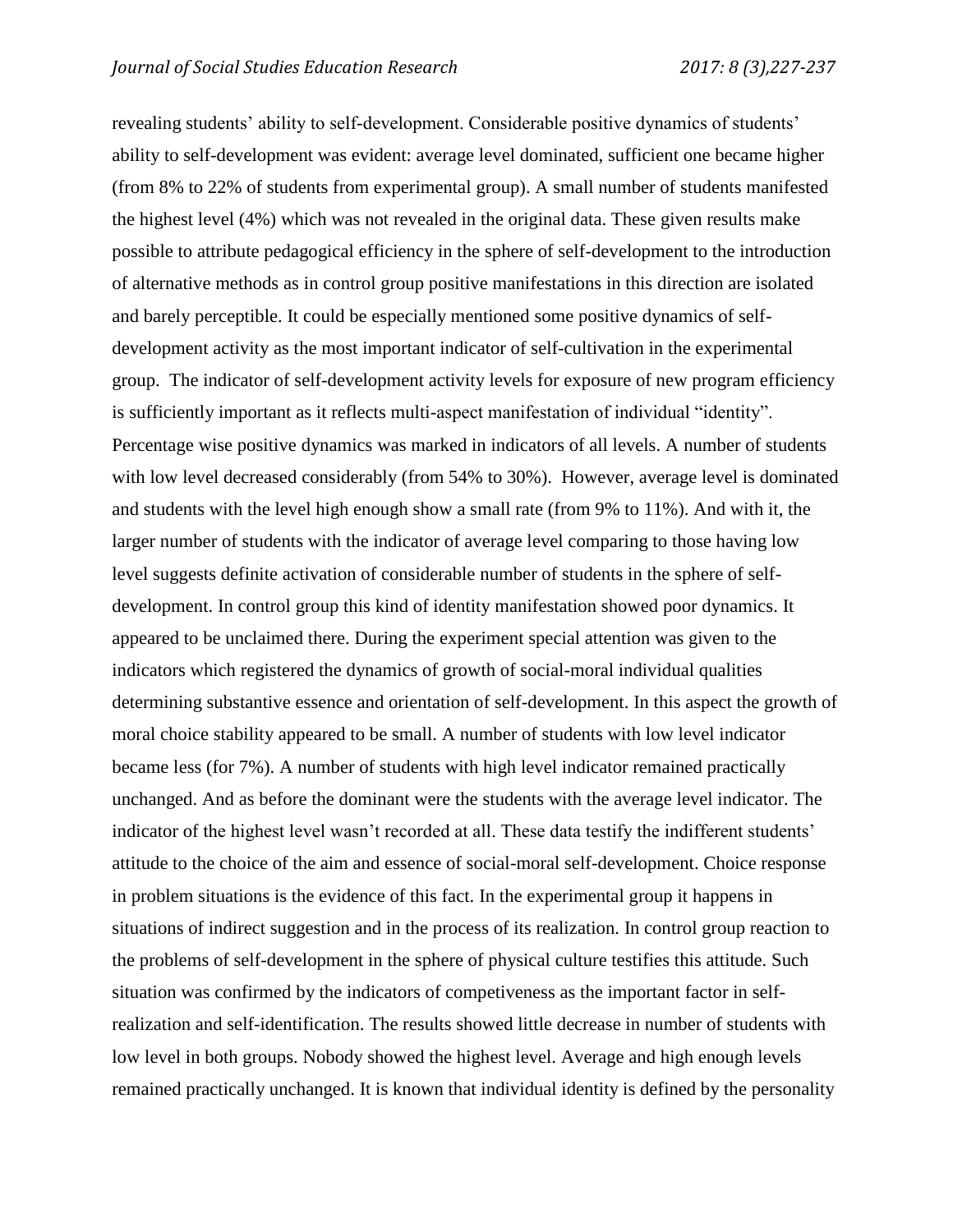strength to a large extent. We revealed it by MMPi method (scale – personality strength). In the experimental group some dynamics of personality strength manifestation was recorded: the number of students participating in the experiment and having low level became less by 10%, the number of students with average level increased by 1%, some student manifested high level (9%). Personality traits are given according to the method of R. Cattel F-16, form C. Analysis of the received data showed the dynamics of individual traits manifestation. Thus, characterizing intellectual peculiarities according to R. Cattel's method data a large group of students (61%) had changes in abstract thinking, some students of the group (49%) acquired broaden imagination. The largest part of students (63%) manifested positive attitude to innovations. Some positive dynamics in emotional-volitional aspect was marked as well. Sufficient number of students (39%) demonstrated the growth of emotional stability, and the number of students having self-control became higher (47%). The character of communicative qualities was changed as well. The indicator of risk tendency increased in the group of considerable part of students (81%). More than half of students (65%) became more restrained and considerable part of students (59%) became self-reliant. Many students (49%) became more adaptable. Analysis of the received data allowed making several conclusions.

#### **Conclusion**

Introduction of new pedagogical system, new alternative methods optimized the process of students' physical training. Results of the experiment showed first of all the incentive growth to physical culture studies, the normalization of mental state of considerable part of university students. Sufficient level of individual physical development showed itself in health strengthening (low sickness rate) has been registered. Optimal development and strengthening of students' respiratory organs, growth of vital functions, relaxedness of motor skills, strengthening of body muscles, mobility of joints and spine has been marked. Mastering of health preservation and strengthening by means of muscle stretch, joints' gymnastics and self-massage has been demonstrated. More active attitude to healthy life-style has been shown. Physical studies attendance has become sufficiently better. During the academic year students of experimental group had been seldom ill with acute respiratory diseases (viral infection, influenza, diseases of throat, nose and ear). During the experimental period students of this group caught cold 596 times while the students of control group – 1007. In the experimental group average duration of disease was about 7,1 days, while in control group – 9,9 days. Number of students from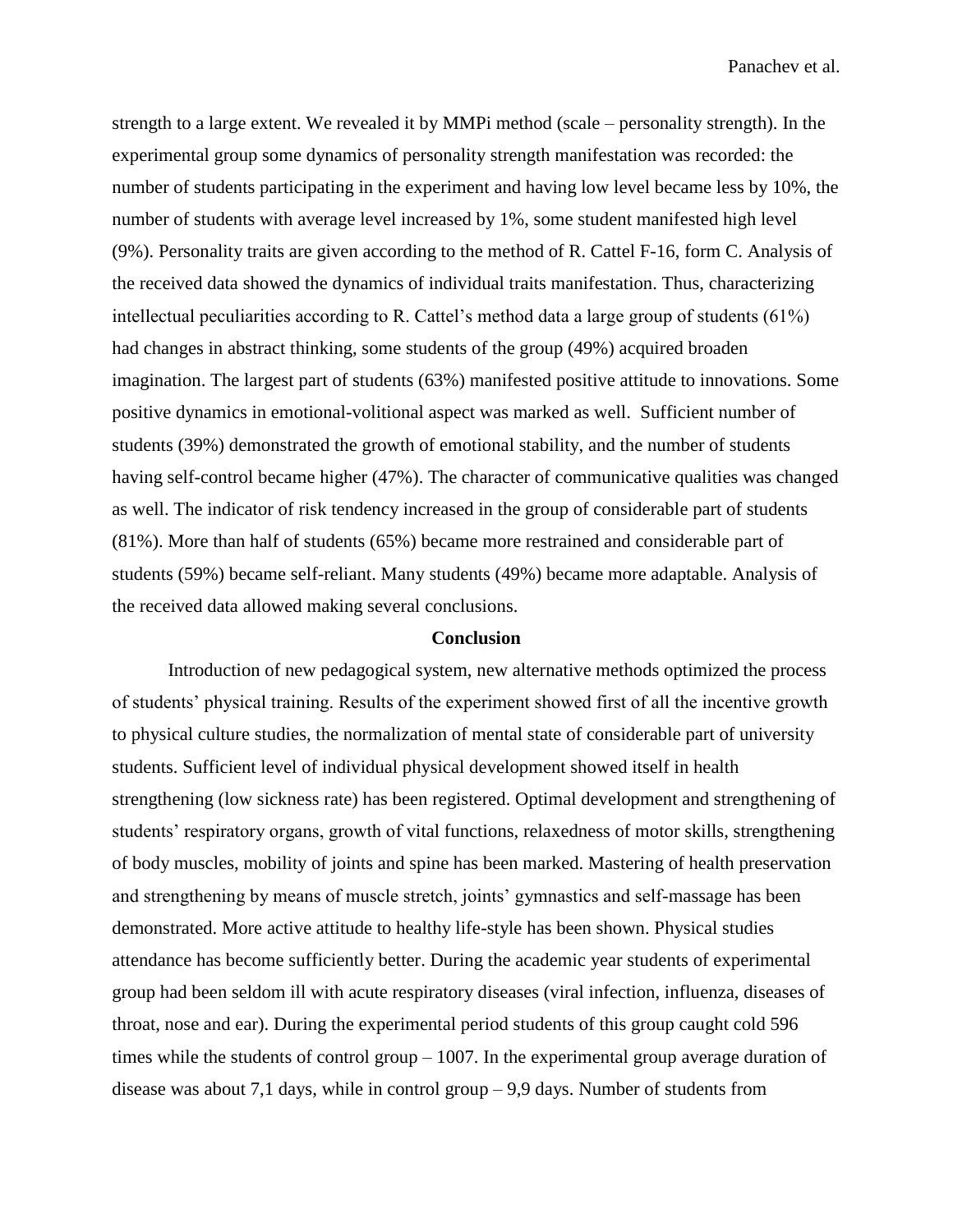experimental group being often ill (3-4 times a year) was by 29,1% less than in control group. Pedagogical observations: improvement of definite traits of students, studying in the experimental group. Students have lost their timidity, uncertainty, shyness and inactivity. Discipline has become better, orderliness and independence have appeared as well as interest to physical exercise and willingness to be trained in sport classes. Such changes were not demonstrated in control group.